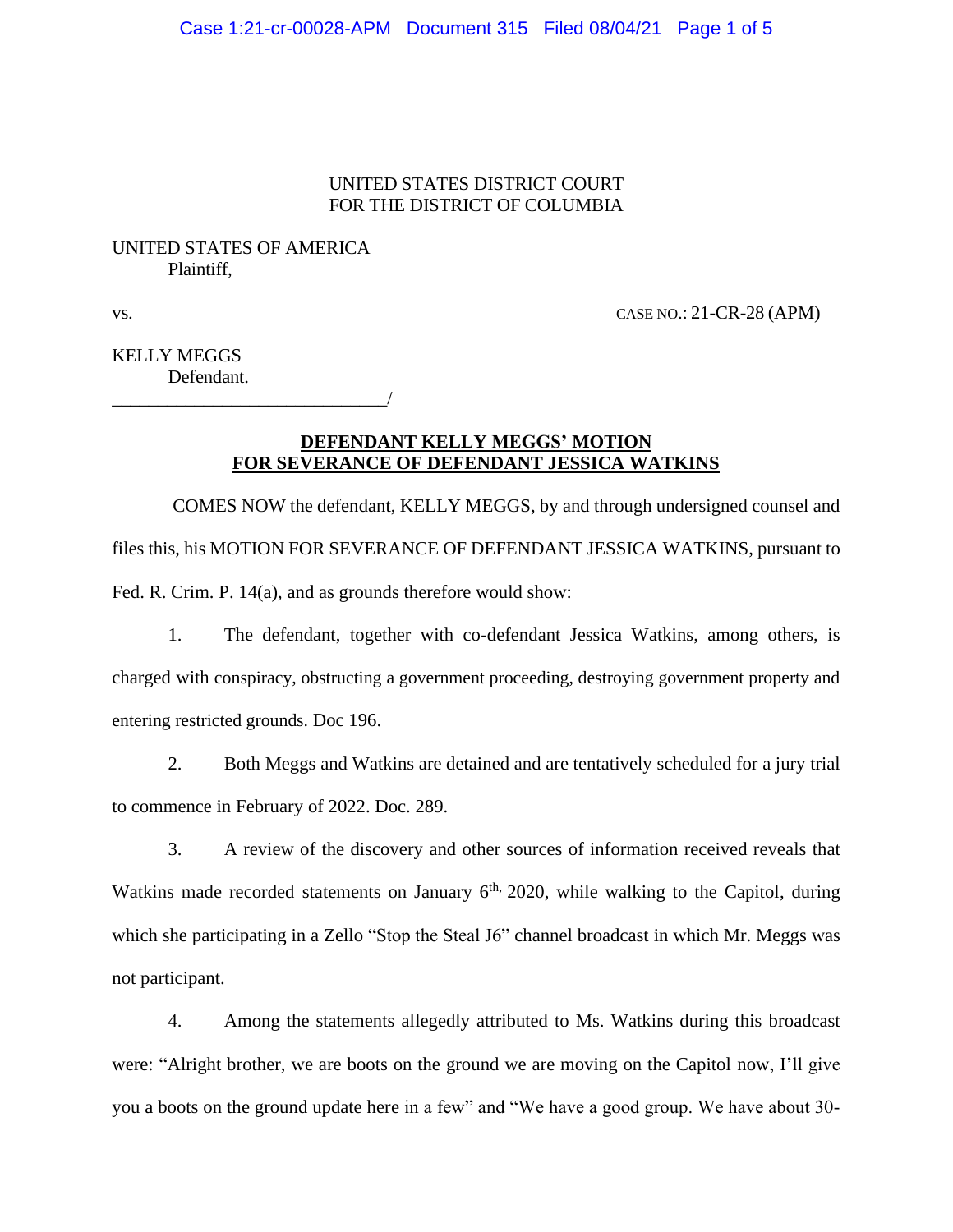### Case 1:21-cr-00028-APM Document 315 Filed 08/04/21 Page 2 of 5

40 of us. We are sticking together and sticking to the plan."

5. During the broadcast Ms. Watkins interacts with unknown persons, one of whom states, *inter alia*, "This is what we [*expletive*] trained for." Ms. Watkins does not elaborate as to the details of the "plan" about which she spoke or with whom she made this plan.

6. Presumably the government would seek to introduce at trial either the recording itself or witness testimony as to the statements attributed to Ms. Watkins, which, if they are tried together, would implicitly incriminate Mr. Meggs.

7. Should Ms. Watkins decline to testify at a joint trial with Mr. Meggs, he would be unable to cross examine her regarding the statements, which would result in significant prejudice to Mr. Meggs in the defense of his case.

 8. Furthermore, because Mr. Meggs would presumably be unable to cross-examine Ms. Watkins regarding the incriminating statements made by her, Meggs' Constitutional right of confrontation would be violated.

9. Mr. Meggs likewise believes that any limiting instruction given to the jury by the Court would be insufficient to overcome the prejudice the admission of Watkins' statements would inflict on him.

10. The undersigned has consulted with Assistant United States Attorney Jeffrey Nestler who objects to the relief requested herein.

WHEREFORE the defendant, KELLY MEGGS, respectfully requests this Honorable Court grant this motion and enter its Order severing the trial of himself from that of co-defendant Watkins.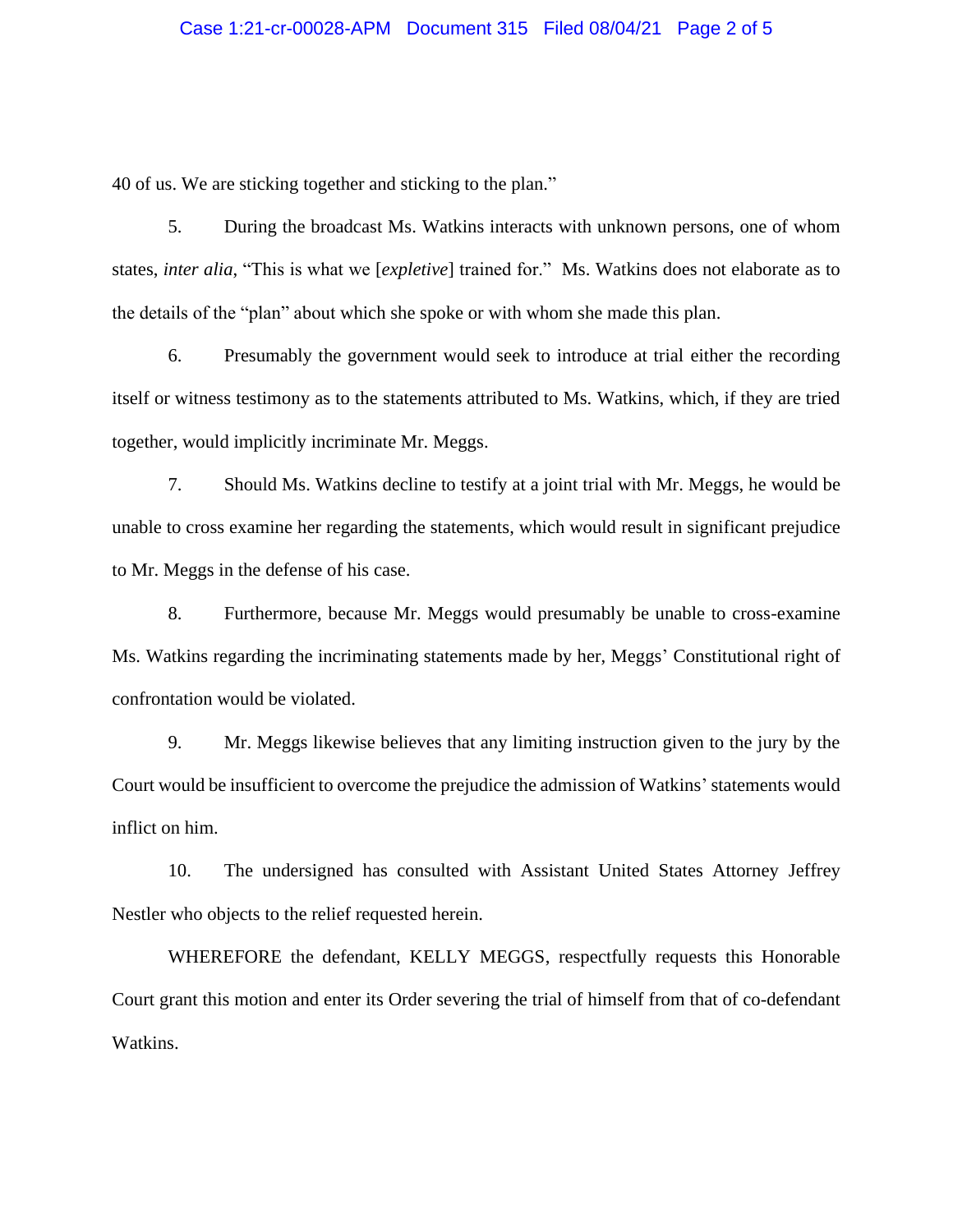#### **MEMORANDUM OF LAW**

Rule 14(a) of the Federal Rules of Criminal Procedure states: "If the joinder of offenses or defendants in an indictment, an information, or a consolidation for trial appears to prejudice a defendant or the government, the court may order separate trials of counts, sever the defendants' trials, or provide any other relief that justice requires." Fed. R. Crim. P. 14(a).

Interpreting Rule 14(a), courts hold "a district court should grant a severance under Rule 14 only if there is a serious risk that a joint trial would compromise a specific trial right of one of the defendants or prevent the jury from making a reliable judgment about guilt or innocence." *Zafiro v. United States*, 506 U.S. 534, 539 (1993).

In *Bruton v. United States,* 391 U.S. 123, 88 S.Ct. 1620, 20 L.Ed.2d 476, the United States Supreme Court held that a defendant's rights under the Confrontation Clause of the Sixth Amendment were violated by the admission, at a joint trial, of the confession of a codefendant who did not take the stand. The Court likewise made it clear that a limiting instruction by the district judge will not eliminate the prejudicial effect of the introduction of a non-testifying codefendant's inculpatory statement*. Richardson v. Marsh*, 481 U.S. 200, 208-09, 107 S.Ct. 1702, 95 L.Ed.2d 176 (1987).

Admitting the incriminating statements made by co-defendant Watkins while she is joined in this case would violate the movant's Sixth-Amendment right "to be confronted with the witnesses against him" because Ms. Watkins would have the right to not testify. U.S. Const. Amend. VI; *Bruton v. United States*, 391 U.S. 123 (1968).

The defendant is mindful the government may contend the statements made by Ms. Watkins constitute admissible co-conspirator statements. Pursuant to Rule  $801(d)(2)(E)$  of the Federal Rules of Evidence, statements that would otherwise be hearsay are admissible if they are "by a co-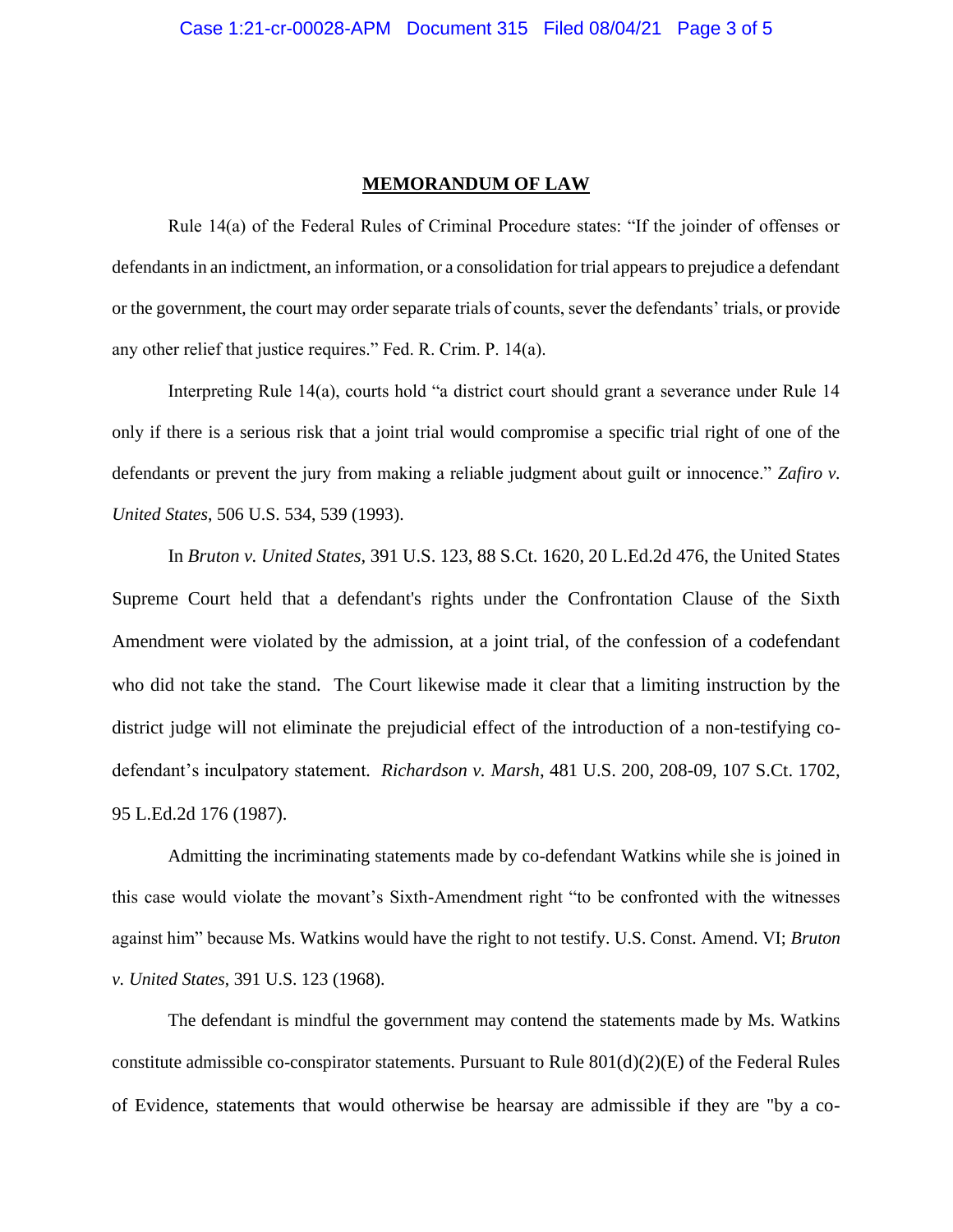### Case 1:21-cr-00028-APM Document 315 Filed 08/04/21 Page 4 of 5

conspirator of a party during the course and in furtherance of the conspiracy." For a declaration by one defendant to be admissible against other defendants under this subsection of Rule 801, the Government must establish by a preponderance of the evidence the following: (1) that a conspiracy existed, (2) that the defendant and the declarant were members of that conspiracy, and (3) that the statement was made during the course and in furtherance of the conspiracy. *United States v. Van Hemelryck*, 945 F.2d 1493, 1497-98 (11th Cir. 1991). The Government is required to satisfy this burden before such out-of-court statements by a co-conspirator are admissible because out-of-court statements are generally presumed to be unreliable, unless such presumption is adequately rebutted by sufficient proof. *See Bourjaily v. United States*, 483 U.S. 171, 179 (1987).

While the defendant concedes the *admissibility* of the statements against co-defendants other than Watkins would ordinarily be the subject of a pre-trial motion in limine, the extreme prejudice of admitting them into evidence during the trial of Mr Meggs should instead be the basis for a severance.

Based on the above identified facts and case law, the introduction of jointly incriminating statements by the non-testifying co-defendant at trial would substantially violate the rights of Mr. Meggs, resulting in significant and incalculable prejudice to his defense.

DATED this 4<sup>th</sup> day of August, 2021.

#### RESPECTFULLY SUBMITTED,

 /s/ David Anthony Wilson DAVID ANTHONY WILSON 201 S.W. 2nd Street, Suite 101 Ocala, FL 34471 (352) 629-4466 david@dwilsonlaw.com Trial Attorney for Defendant D.C. Bar ID: FL0073